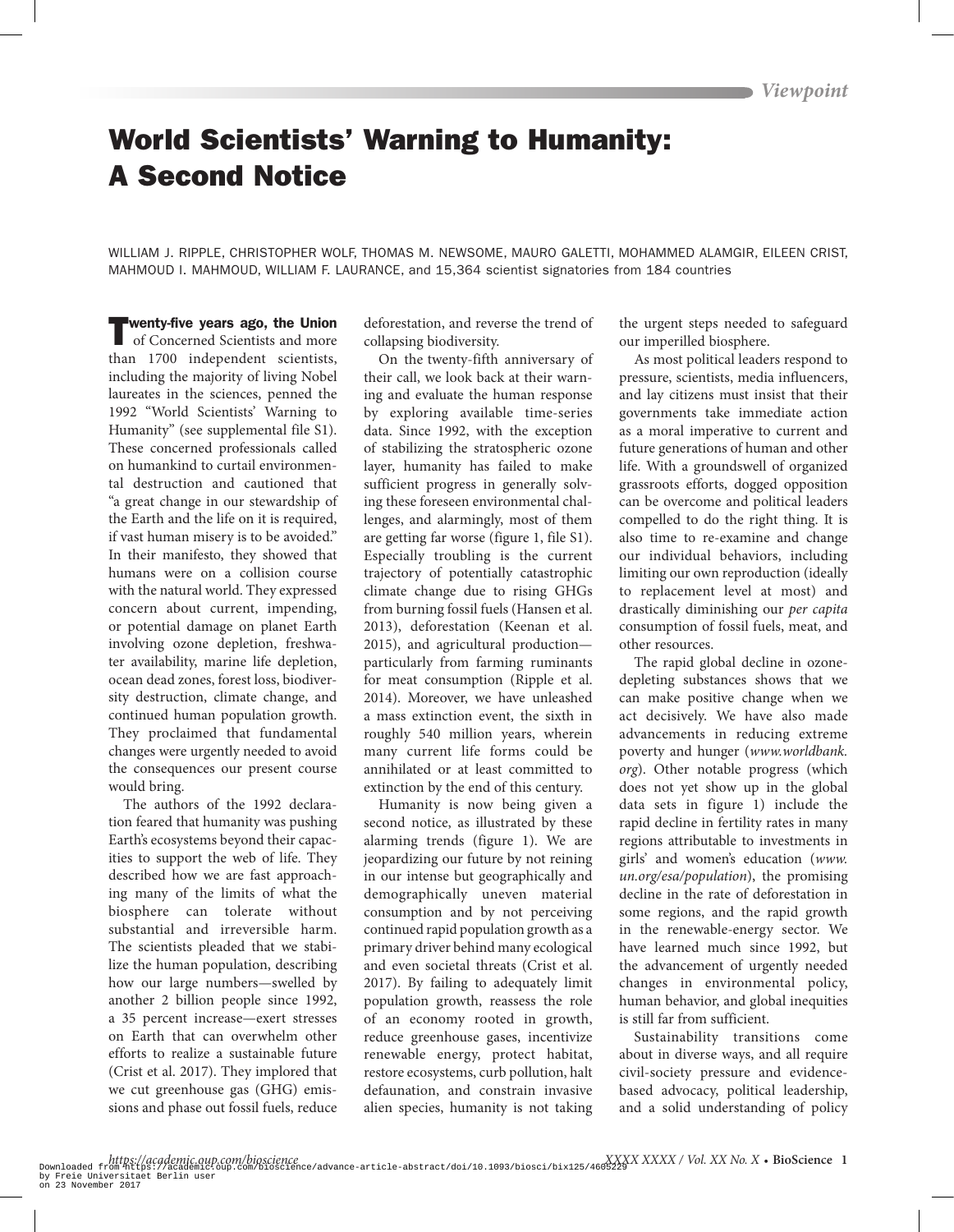

*Figure 1. Trends over time for environmental issues identified in the 1992 scientists' warning to humanity. The years before and after the 1992 scientists' warning are shown as gray and black lines, respectively. Panel (a) shows emissions of halogen source gases, which deplete stratospheric ozone, assuming a constant natural emission rate of 0.11 Mt CFC-11-equivalent per year. In panel (c), marine catch has been going down since the mid-1990s, but at the same time, fishing effort has been going up (supplemental file S1). The vertebrate abundance index in panel (f) has been adjusted for taxonomic and geographic bias but incorporates relatively little data from developing countries, where there are the fewest studies; between 1970 and 2012, vertebrates declined by 58 percent, with freshwater, marine, and terrestrial populations declining by 81, 36, and 35 percent, respectively (file S1). Five-year means are shown in panel (h). In panel (i), ruminant livestock consist of domestic cattle, sheep, goats, and buffaloes. Note that* **y***-axes do not start at zero, and it is important to inspect the data range when interpreting each graph. Percentage change, since 1992, for the variables in each panel are as follows: (a) –68.1%; (b) –26.1%; (c) –6.4%; (d) +75.3%; (e) –2.8%; (f) –28.9%; (g) +62.1%; (h) +167.6%; and (i) humans: +35.5%, ruminant livestock: +20.5%. Additional descriptions of the variables and trends, as well as sources for figure 1, are included in file S1.*